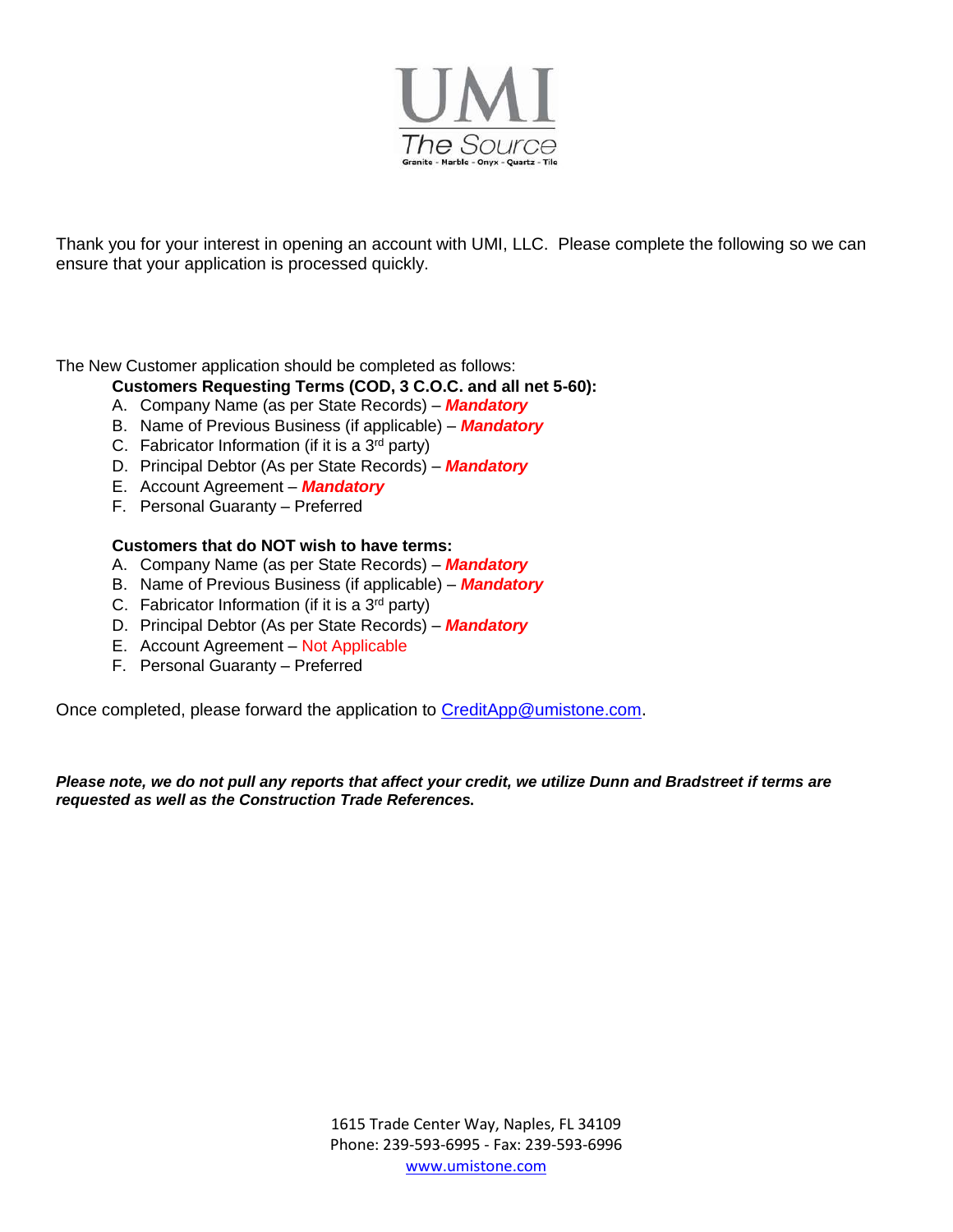

**Atlanta, GA \*\* Boynton Beach, FL \*\* Jacksonville, FL \*\* Naples, FL \*\* Tampa, FL**

# CREDIT APPLICATION & GUARANTY OF DEBT

Please send the completed application to the following e-mail address:: creditapp@umistone.com

UMI Account Manager (if known): \_\_\_\_\_\_\_\_\_\_\_\_\_\_\_\_\_\_\_\_\_\_\_\_\_\_\_\_\_\_\_\_\_\_\_\_\_ Date of Application: \_\_\_\_\_\_\_\_\_\_\_\_\_

| COMPANY NAME OF APPLICANT (AS PER THE SECRETARY OF STATE RECORDS) ** Must be active on SunBiz**       |              |                        |                                                              |                                     |              |              |     |            |
|-------------------------------------------------------------------------------------------------------|--------------|------------------------|--------------------------------------------------------------|-------------------------------------|--------------|--------------|-----|------------|
| ADDRESS (Must provide a physical address in addition to a P.O. Box)                                   |              |                        |                                                              |                                     |              |              |     |            |
| <b>CITY</b>                                                                                           |              |                        | <b>STATE</b>                                                 |                                     |              |              |     | <b>ZIP</b> |
| FAX                                                                                                   | <b>PHONE</b> |                        | <b>EMAIL</b>                                                 |                                     |              |              |     |            |
| <b>PROPRIETORSHIP</b><br><b>PARTNERSHIP</b><br><b>CORPORATION</b>                                     |              |                        |                                                              | DATE BUSINESS BEGAN OR INCORPORATED |              |              |     |            |
| NAME(S) OF PREVIOUS BUSINESSES                                                                        |              |                        | *ARTICLE OF INCORPORATION NUMBER or D-U-N-S # (If available) |                                     |              |              |     |            |
| NAME OF FABRICATOR (IF APPLICABLE)                                                                    |              |                        |                                                              |                                     |              |              |     |            |
| ADDRESS OF FABRICATOR (Must provide a physical address)                                               |              |                        |                                                              |                                     |              |              |     |            |
| <b>CITY</b>                                                                                           |              |                        |                                                              | <b>STATE</b>                        |              |              | ZIP |            |
| FAX                                                                                                   | <b>PHONE</b> |                        |                                                              | <b>EMAIL</b>                        |              |              |     |            |
| PRINCIPAL DEBTOR: (AS PER THE SECRETARY OF STATE RECORDS)                                             |              |                        |                                                              |                                     |              |              |     |            |
| NAME & TITLE                                                                                          |              |                        |                                                              |                                     |              |              |     |            |
| NAME & TITLE                                                                                          |              |                        |                                                              |                                     |              |              |     |            |
| NAME & TITLE                                                                                          |              |                        |                                                              |                                     |              |              |     |            |
| <b>ACCOUNTS PAYABLE CONTACT</b>                                                                       |              | PHONE                  |                                                              |                                     | <b>EMAIL</b> |              |     |            |
| CONSTRUCTION TRADE INFORMATION (References required if applying for Check On Delivery (COD) or Terms) |              |                        |                                                              |                                     |              |              |     |            |
| <b>BUSINESS NAME</b><br>ADDRESS                                                                       |              |                        |                                                              |                                     |              | PHONE        |     | FAX        |
| <b>BUSINESS NAME</b><br><b>ADDRESS</b>                                                                |              |                        |                                                              |                                     |              | <b>PHONE</b> |     | FAX        |
| <b>BUSINESS NAME</b>                                                                                  |              |                        | ADDRESS                                                      |                                     |              | PHONE        |     | FAX        |
| <b>REQUESTED CREDIT LIMIT</b>                                                                         |              | <b>TERMS REQUESTED</b> |                                                              |                                     |              |              |     |            |